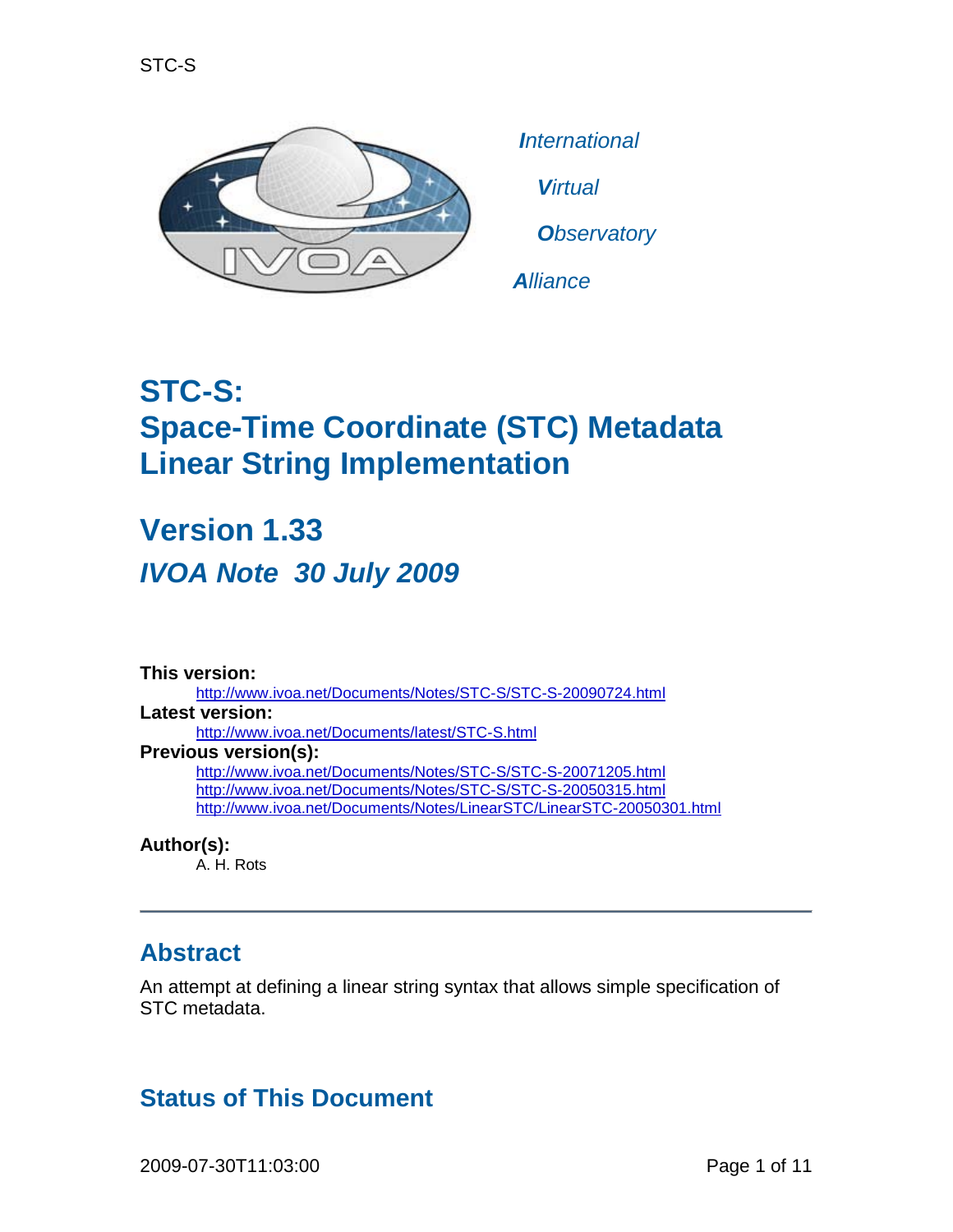This is a Note. The first release of this document was 2005-03-01.

*This is an IVOA Note expressing suggestions from and opinions of the authors. It is intended to share best practices, possible approaches, or other perspectives on interoperability with the Virtual Observatory. It should not be referenced or otherwise interpreted as a standard specification.*

*A list of [current IVOA Recommendations and other technical documents](http://www.ivoa.net/Documents/) can be found at* http://www.ivoa.net/Documents/*.*

#### **Acknowledgements**

I gladly acknowledge helpful discussions with Jim Gray, Wil O'Mullane, and Alex Szalay.

#### **Contents**

| $\mathbf 1$    | Scope and Basic Principles            |    |
|----------------|---------------------------------------|----|
| $\overline{2}$ | <b>Query Example</b>                  | 4  |
| 3              | A few Conventions                     | 5  |
| 4              | <b>Formal Definition</b>              | 6  |
| 4.1            | Time Sub-phrase                       | 6  |
| 4.2            | Space Sub-phrase                      |    |
|                | 4.3 Spectral Sub-phrase               | 9  |
| 4.4            | <b>Redshift Sub-phrase</b>            | 10 |
| 5              | <b>Changes from Previous Versions</b> | 11 |
| References     | 11                                    |    |

#### <span id="page-1-0"></span>**1 Scope and Basic Principles**

The STC metadata design for the Virtual Observatory has been implemented in XML Schema. For documentation, see:<http://www.ivoa.net/Documents/latest/STC.html>[. F](http://hea-www.harvard.edu/~arots/nvometa)or further clarification, see: [http://www.ivoa.net/Documents/latest/STC-Model.html.](http://www.ivoa.net/Documents/latest/STC-Model.html) That design is complete and self-consistent, but may seem bewilderingly complex to the novice user; and, anyway, XML certainly does not lend itself to easy human readability.

There is an obvious need for a syntax that allows humans to specify and interpret STC metadata objects in a way that is as intuitive as possible without being sloppy – essentially a minimalist approach. This is especially true for queries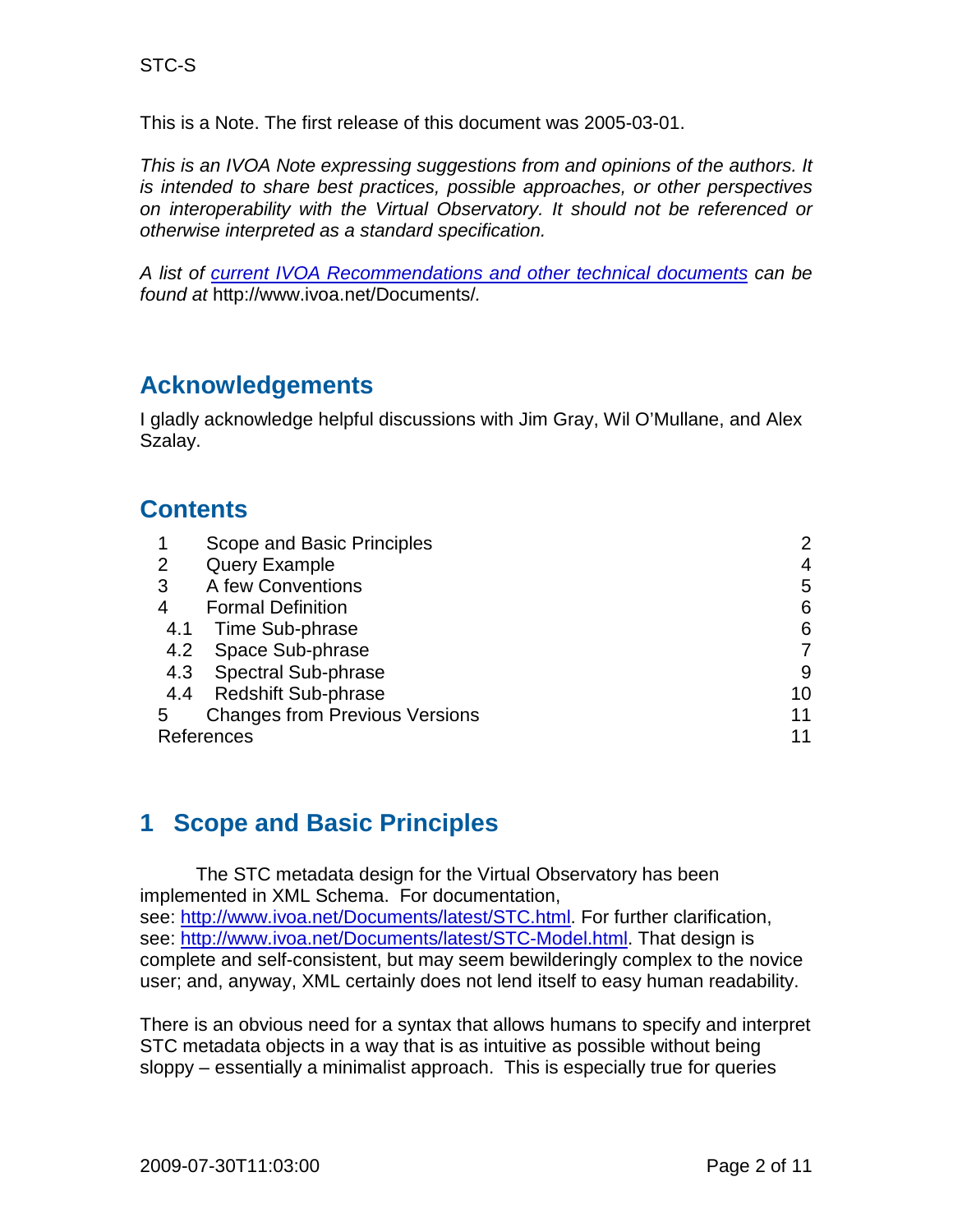and resource descriptions. A linear string representation is highly desirable to achieve that purpose.

We propose that a complete STCDescription (AstroCoordSystem, AstrCoords, and AstroCoordArea) be represented by a single phrase consisting of one or more sub-phrases, with each sub-phrase specifying the STC information for one coordinate frame. Each sub-phrase starts with the type of the CoordArea element assuming the additional role of Frame Identifier. If there is no CoordArea element, the Coord element type fulfills this role. It is followed by the associated coordinate frame specification (ReferenceFrame, ReferencePosition, etc.), the remaining CoordArea elements, and the Coords elements. Since the Frame Identifiers are unique, no additional punctuation or parenthesizing is required.

The syntax proposed in this document is based on a simple recipe:

- Write out all elements and values of the STC element from an XML document, separated by whitespace, and ordered by coordinate frame
- Within each coordinate frame, start with the identification of the CoordArea element, immediately followed by the CoordFrame, then the CoordArea elements, and finally the Coords elements; if there is no CoordArea element, start with the identification of the Coords element instead
- Allow omission of all words in the resulting sentence that does not change the information content (with the adoption of some common defaults)

As will become apparent, this second rule leads to very considerable economy (and thereby transparency) in what otherwise would be a very verbose construct. One should note that this definition allows transforming STC-X (XML) into STC-S and vice versa. A transformation and a subsequent inverse transformation are not guaranteed to produce a result that is identical to the original, but it should be equivalent.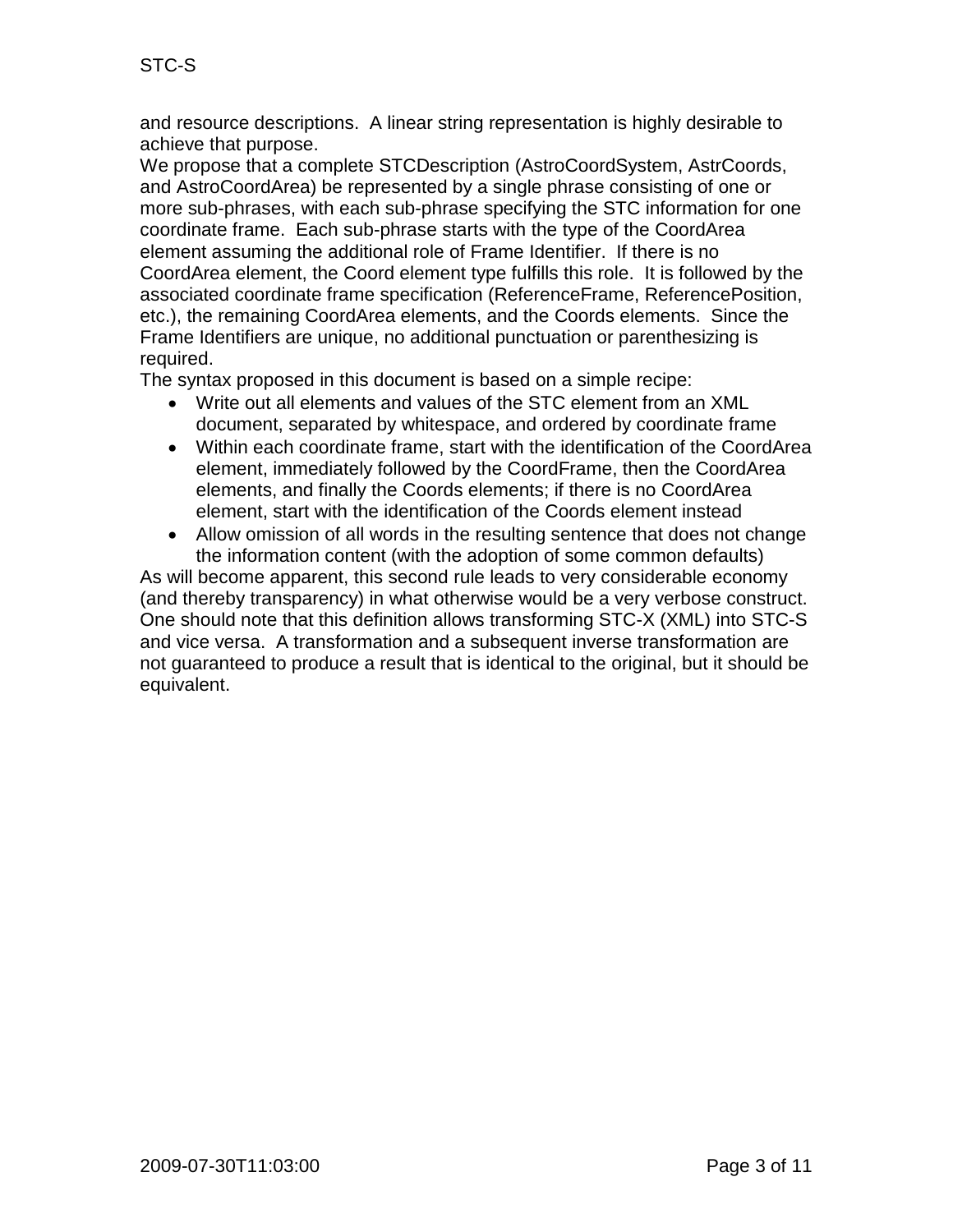# <span id="page-3-0"></span>**2 Query Example**

Let us take the query example from Appendix B.5 of the STC Working Draft version 1.20:

| <b>Verbose version</b>                                                                                                                                                                                                                                                                                                                                                                                                                                                         | <b>Economy version</b>                                                                                                                                                                                                               | <b>Comments</b>                                                                                                                                                                                                                                                                                                                                                                                                          |
|--------------------------------------------------------------------------------------------------------------------------------------------------------------------------------------------------------------------------------------------------------------------------------------------------------------------------------------------------------------------------------------------------------------------------------------------------------------------------------|--------------------------------------------------------------------------------------------------------------------------------------------------------------------------------------------------------------------------------------|--------------------------------------------------------------------------------------------------------------------------------------------------------------------------------------------------------------------------------------------------------------------------------------------------------------------------------------------------------------------------------------------------------------------------|
| <b>TimeInterval TimeFrame</b><br>Name Time TimeScale TT<br><b>BARYCENTER StartTime</b><br><b>TimeScale TT ISOTime</b><br>1900-01-01T00:00:00<br>Region SpaceFrame Name<br><b>Equatorial ICRS</b><br><b>BARYCENTER SPHERICAL</b><br>2 Circle unit=deg Center<br>148.9 69.1 Radius 2.0<br>Position2D unit=deg Name<br>RA, Dec unit=deg<br>Resolution2 0.0001 0.0001<br>Resolution 20.00030.0003<br>Size2 0.5 0.5 Size2 0.67<br>0.67 PixSize2 0.00005<br>0.00005 PixSize2 0.00015 | StartTime TT<br><b>BARYCENTER</b><br>1900-01-01<br><b>Circle ICRS</b><br><b>BARYCENTER</b><br>148.9 69.1 2.0<br>Resolution 0.0001<br>0.0001 0.0003<br>0.0003 Size 0.5 0.5<br>0.67 0.67 PixSize<br>0.00005 0.00005<br>0.00015 0.00015 | StartTime indicates that<br>we are talking about time<br>and a TimeInterval, TT is<br>uniquely a TimeScale, and<br>the format implies<br><b>ISOTime</b><br>Circle uniquely implies a<br>SpaceFrame and a<br>Region, and the order of<br>its parameters is fixed;<br>ICRS implies spherical 2-D<br>coordinates; and the two<br>pairs of numbers for<br>Resolution, Size, and<br>PixSize implies upper and<br>lower limits |
| 0.00015                                                                                                                                                                                                                                                                                                                                                                                                                                                                        |                                                                                                                                                                                                                                      |                                                                                                                                                                                                                                                                                                                                                                                                                          |
| SpectralInterval<br><b>SpectralFrame Name</b><br><b>Wavelength BARYCENTER</b><br>unit=Angstrom LoLimit 4000<br>HiLimit 7000 Spectral<br>unit=Angstrom Name<br>Lambda Resolution 300<br><b>Resolution 600</b>                                                                                                                                                                                                                                                                   | SpectralInterval<br><b>BARYCENTER</b><br>4000 7000 unit<br>Angstrom<br>Resolution 300 600                                                                                                                                            | SpectralInterval implies a<br>SpectralFrame; its unit<br>implies Wavelength                                                                                                                                                                                                                                                                                                                                              |

If the reference positions and time scale do not matter, and one does not care about the Resolutions, Sizes, and PixSizes, the sum-total becomes simply:

StartTime 1900-01-01 Circle ICRS 148.9 69.1 2.0 SpectralInterval A 4000 7000

It may be of interest to note that, had there also been a stop time (say, 2000-01- 01), the phrase could have been composed as follows:

```
TimeInterval 1900-01-01 2000-01-01 Circle ICRS 148.9 69.1 
2.0 SpectralInterval A 4000 7000
```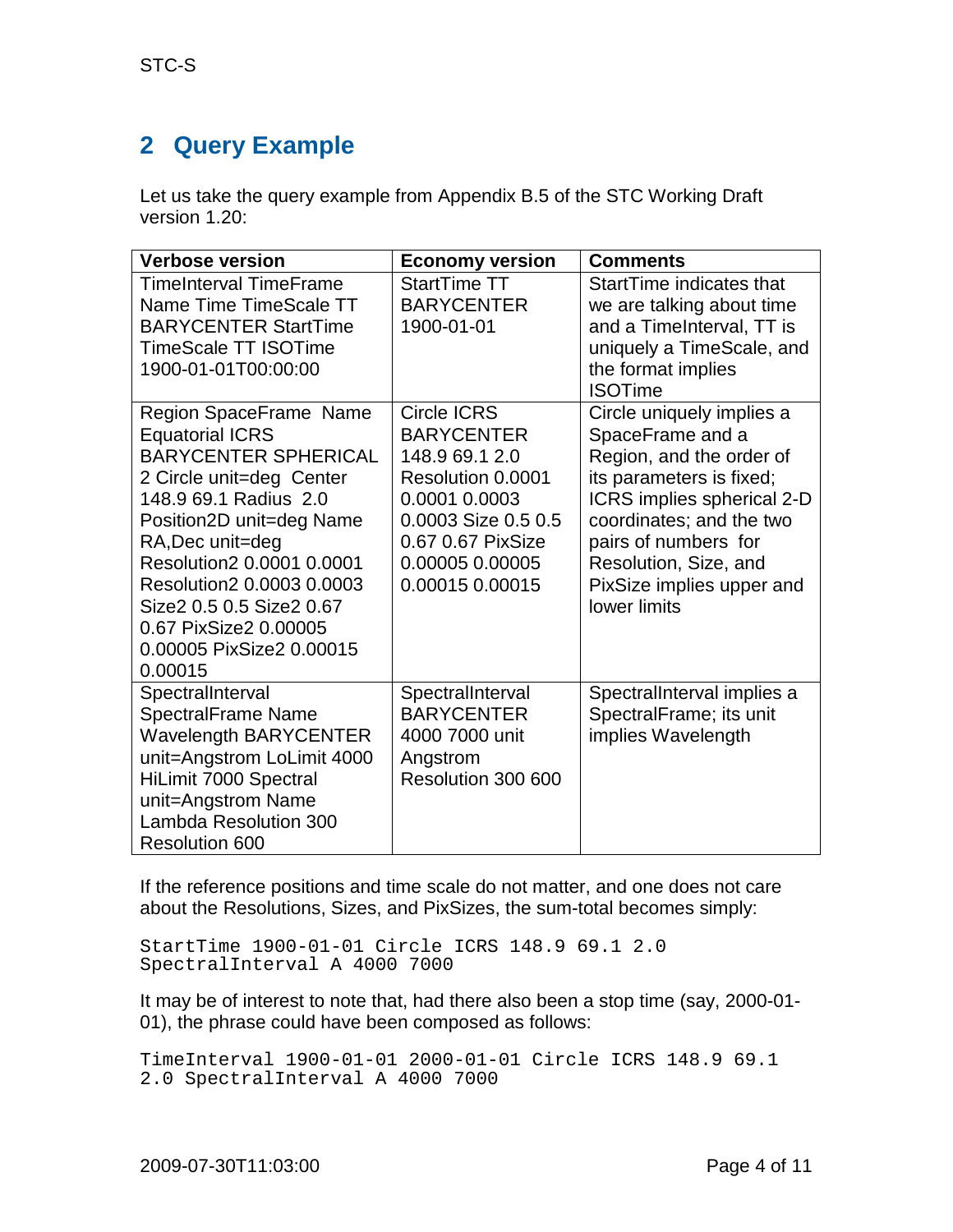## **3 A few Conventions**

A missing required element, if its value or name is not implied by anything else in the phrase, should be interpreted as UNKNOWN or *nil*; i.e., "don't care" in the context of a query. *nil* means "unspecified", i.e., a missing element in STC-X.

Default units ("deg", "m", "s", "m/s", "Hz") may be omitted.

To conform with common abuse, "J2000" and "FK5" will both be interpreted as "FK5 J2000"; "B1950" and "FK4" will be interpreted as "FK4 B1950".

I have added a Box shape to the region definition – because it is so convenient and such a pain to figure out in terms of vertices on a sphere. The linear string syntax will be:

Box <Xcenter> <Ycenter> <Xsize> <Ysize>

In spherical coordinates the sides of the box will be **great circles**. It is defined in terms of the size of a cross through the center, parallel to the axes, with great circle sides perpendicular to the cross at its end points.

This mechanism is primarily intended to make simple cases easy to express; initially it will be restricted to those easy cases and will not support:

- Custom coordinate reference frames and custom reference positions
- Spatial frames with offset positions
- Error, resolution, sizes in 2 or 3 dimensions other the 2 or 3 element vectors
- Relocatable frames
- Planetary reference frames
- Sectors and Convex Hulls
- For ellipses: position angle references other than 'X' and units other than "deg"
- Geodetic reference spheroids other than IAU 1976

Note that Region operations (Union, Intersection, Negation, Difference) are not supported. If it turns out that there is a demand for that support, we will add that capability by adding the keywords AND, OR, NOT, and MINUS, but this will require the introduction of parentheses – which we hesitate to do at this time. However, if and when this extension will be added, it shall be fully downward compatible.

Note: As of version 1.33, this extension is added as an optional element, but with different syntax.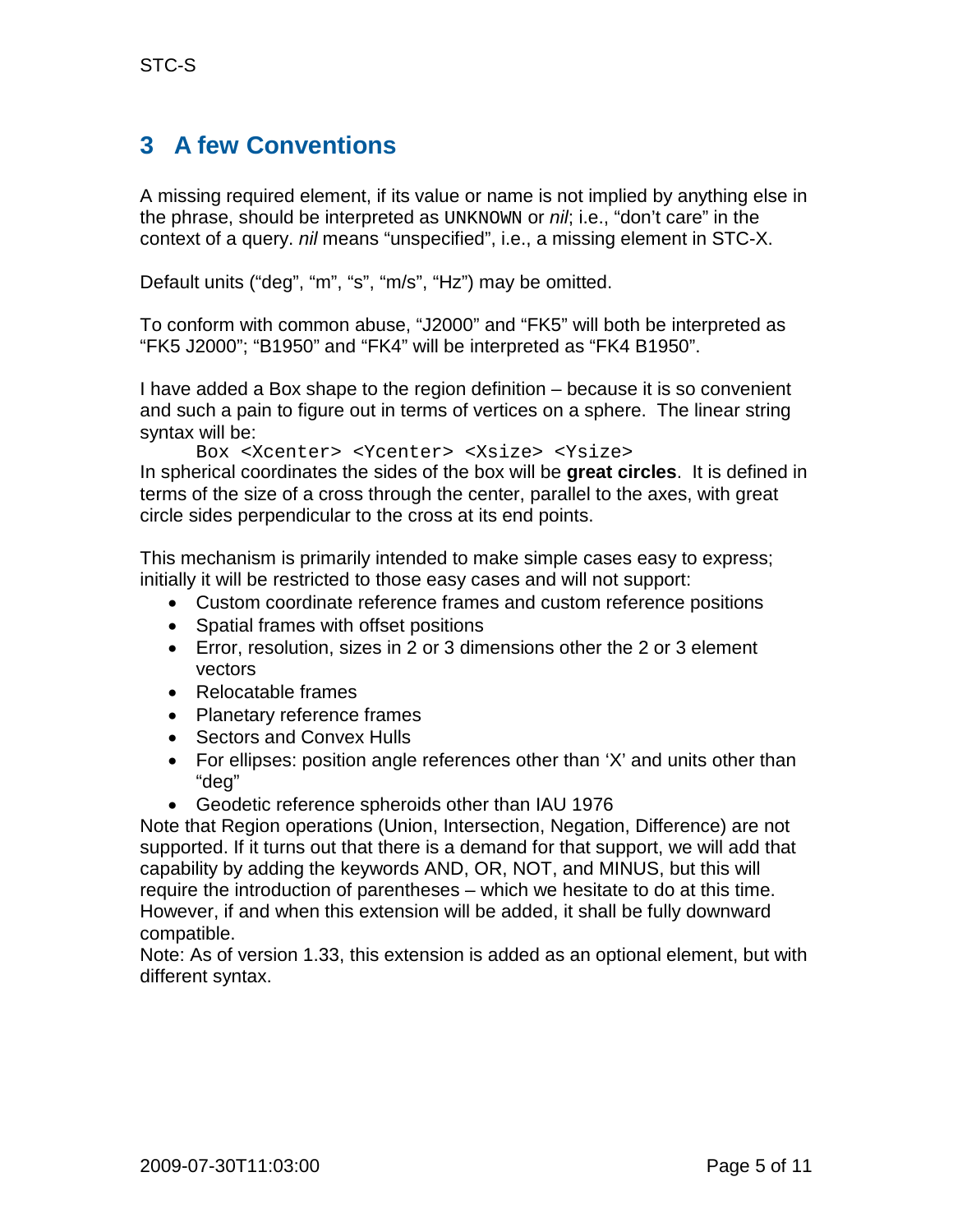### <span id="page-5-0"></span>**4 Formal Definition**

We shall refer to an STC-S expression as a *phrase*. A *phrase* is a linear concatenation of one or more *sub-phrases*. Each sub-phrase pertains to a particular coordinate frame and they shall be concatenated in the following order: Time Space Spectrum Redshift

A *sub-phrase* is a linear concatenation of one, two, or three *sub-phrase components* in the order:

CoordinateFrame CoordinateArea Coordinates A *sub-phrase component* is a linear concatenation of one or more *words*, the first of which is the *sub-phrase component identifier*. However, the CoordinateArea identifier (or, if CoordinateArea is absent, the Coordinates identifier) is moved in front of the CoordinateFrame sub-phrase component and serves as the *sub-phrase identifier*.

*Words* are the names of elements or attributes, or their values

*Sub-phrase component identifiers* are unique within each *sub-phrase* and *sub-phrase identifiers* are unique within each *phrase*. Words, components, and sub-phrases are separated by whitespace.

Optionally, *compound sub-phrases* may be recognized for compound Regions. Under those rules the CoordinateArea operational identifier (Union, Intersection, or Difference) precedes the CoordinateFrame component which, in turn, is followed by two or more (if applicable) CoordinateArea components; these CoordinateArea identifiers may be preceded by the negation operator  $_{\text{Not}}$ . The arguments for these operators must be enclosed in parentheses. For  $\text{Union}$  and Intersection the argument may contain two or more elements; for Difference it must contain exactly two; and for  $\text{Not } x \text{ to } x$  it must contain only one. The enclosure in parentheses is merely intended to allow nesting and avoid ambiguities.

#### <span id="page-5-1"></span>*4.1 Time Sub-phrase*

```
TimeInterval [fillfactor <fill>] [<timescale>] [<refpos>]
     [<start> <stop> ...] 
      [Time <time>] [unit <unit>] [Error <error> [<error>]]
     [Resolution <resln> [<resln>]] [Size <size> [<size>]]
     [PixSize <pixsiz> [<pixsiz>]]
StartTime [fillfactor <fill>] [<timescale>] [<refpos>] <start>
      [Time <time>] [unit <unit>] [Error <error> [<error>]] 
      [Resolution <resln> [<resln>]] [Size <size> [<size>]]
      [PixSize <pixsiz> [<pixsiz>]]
StopTime [fillfactor <fill>] [<timescale>] [<refpos>] <stop>
      [Time <time>] [unit <unit>] [Error <error> [<error>]]
      [Resolution <resln> [<resln>]] [Size <size> [<size>]]
      [PixSize <pixsiz> [<pixsiz>]]
```
Time [<timescale>] [<refpos>] [<time>] [unit <unit>] [Error <error> [<error>]]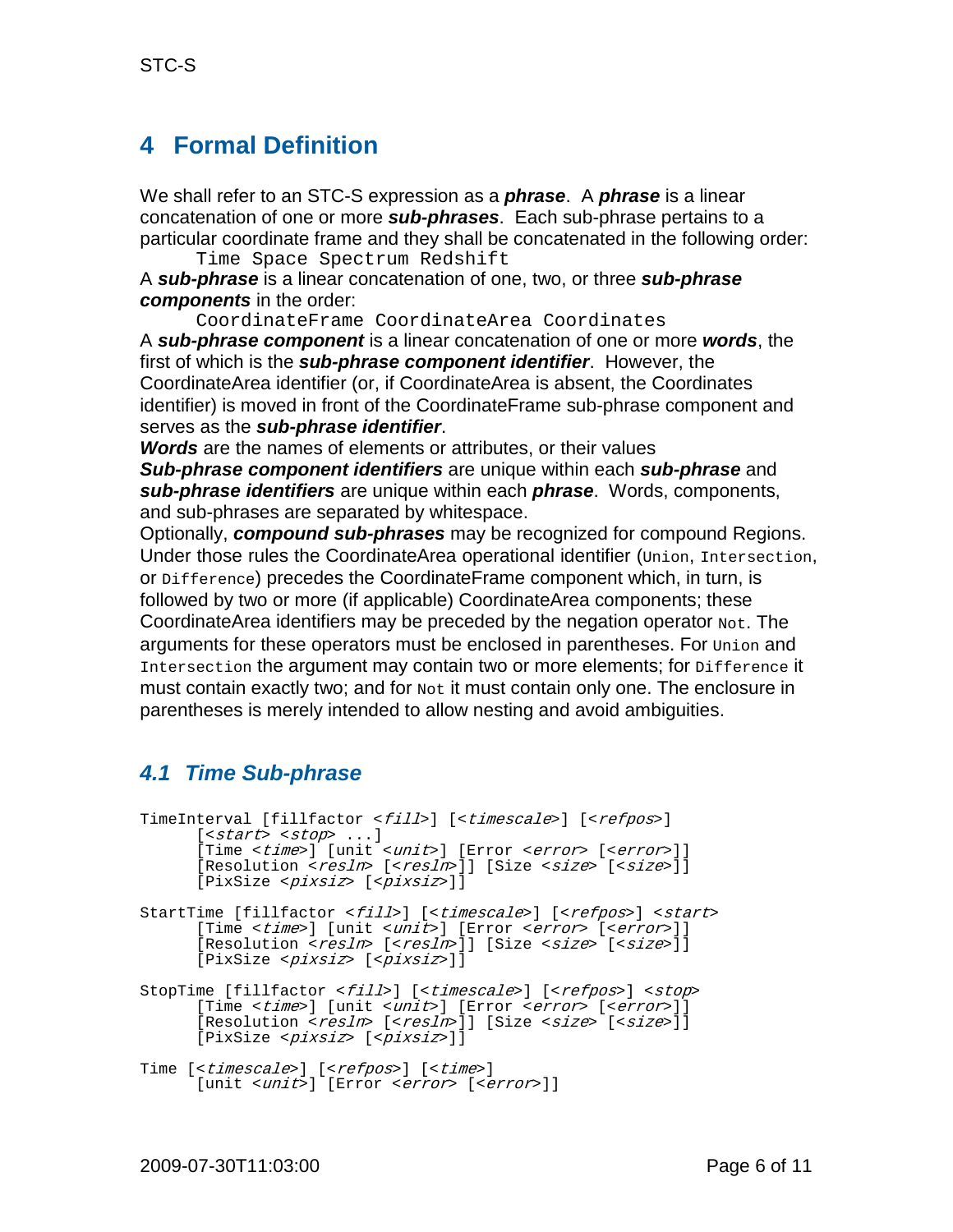```
[Resolution <resln> [<resln>]] [Size <size> [<size>]]
[PixSize <pixsiz> [<pixsiz>]]
```
Notes:

- *<timescale*> is one of the following: TT, TDT, ET, TAI, IAT, UTC, TEB, TDB, TCG, TCB, LST, nil; the default value is nil.
- <*refpos*> is one of the following: GEOCENTER, BARYCENTER, HELIOCENTER, TOPOCENTER, GALACTIC\_CENTER, EMBARYCENTER, MOON, MERCURY, VENUS, MARS, JUPITER, SATURN, URANUS, NEPTUNE, PLUTO, UNKNOWNRefPos; the default value is UNKNOWNRefPos.
- $\leq t \text{ times}, \leq st$  and  $\leq st$  are one of the following: <*ISOstring*>, JD <*JDvalue*>, MJD <*MJDvalue*>; there is no default.
- $\bullet$   $\leq$   $units$  only applies to the arguments that follow it and is one of the following:  $s, d, a, yr, cy$ ; the default value is  $s$ .
- <error>, <resln>, <size>, and <pixsiz> are doubles; two doubles indicate a range.
- $\bullet$   $\lbrack$ ...] indicates that the preceding parameter set may occur more than once, to specify a "support" area that consists of multiple intervals.
- $\langle$   $\epsilon$   $\epsilon$   $\epsilon$   $\mu$  is ingle interval only) is a number between 0 and 1; the default value is 1.0.

#### <span id="page-6-0"></span>*4.2 Space Sub-phrase*

```
PositionInterval [fillfactor <fill>] <frame> [<refpos>] [<flavor>]
      [<1olimit> <hilimit> ...]
      [Position <pos>] [unit <unit>] [Error <error> [<error>]]
      [Resolution <resln> [<resln>]] [Size <size> [<size>]]
      [PixSize <pixsiz> [<pixsiz>]]
      [<Velocity sub-phrase>]
AllSky [fillfactor <fill>] <frame> [<refpos>] [<flavor>]
      [Position <pos>] [unit <unit>] [Error <error> [<error>]]
      [Resolution <resln> [<resln>]] [Size <size> [<size>]]
      [PixSize <pixsiz> [<pixsiz>]]
      [<Velocity sub-phrase>]
Circle [fillfactor <fill>] <frame> [<refpos>] [<flavor>] <pos> <radius>
      [Position <pos>] [unit <unit>] [Error <error> [<error>]]
      [Resolution < rcsln > [sresln >]] [Size < ssize > [ssize >]]
      [PixSize <pixsiz> [<pixsiz>]]
      [<Velocity sub-phrase>]
Ellipse [fillfactor <fill>] <frame> [<refpos>] [<flavor>] <pos> <radius>
      <radius> <posangle>
      [Position <pos>] [unit <unit>] [Error <error> [<error>]]
      [Resolution <resln> [<resln>]] [Size <size> [<size>]]
      [PixSize <pixsiz> [<pixsiz>]]
      [<Velocity sub-phrase>]
Box [fillfactor <fill>] <frame> [<refpos>] [<flavor>] <pos> <bsize> [Position <pos>] [unit <unit>] [Error <error> [<error>]]
      [Resolution <resln> [<resln>]] [Size <size> [<size>]]
```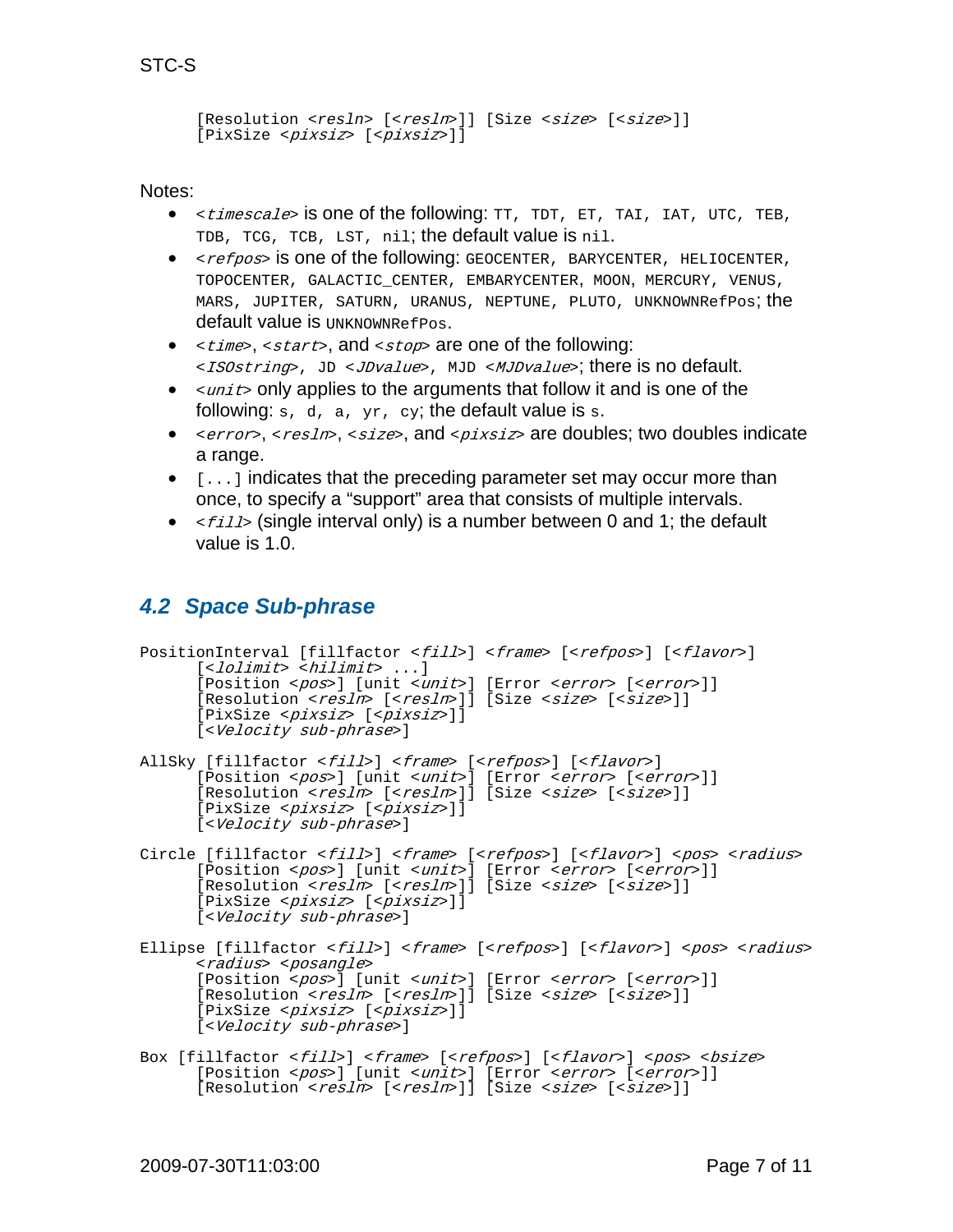[PixSize <*pixsiz*> [<pixsiz>]] [<Velocity sub-phrase>] Polygon [fillfactor <fill>] <frame> [<refpos>] [<flavor>] [<pos> ...] [Position <pos>] [unit <unit>] [Error <error> [<error>]]

```
[Resolution <resln> [<resln>]] [Size <size> [<size>]]
      [PixSize <pixsiz> [<pixsiz>]]
      [<Velocity sub-phrase>]
Convex [fillfactor <fill>] <frame> [<refpos>] [<flavor>] [<hspace> ...]
      [Position <pos>] [unit <unit>] [Error <error> [<error>]]
      [Resolution <resln> [<resln>]] [Size <size> [<size>]]
      [PixSize <pixsiz> [<pixsiz>]]
     [<Velocity sub-phrase>]
```

```
Position <frame> [<refpos>] [<flavor>] [<pos>]
      [unit <unit>] [Error <error> [<error>]]
      [Resolution <resln> [<resln>]] [Size <size> [<size>]]
     [PixSize <pixsiz> [<pixsiz>]]
     [<Velocity sub-phrase>]
```
Notes:

- $\epsilon$ *frame*> is one of the following: ICRS, FK5, FK4, J2000, B1950, ECLIPTIC, GALACTIC[\_II], SUPER\_GALACTIC, GEO\_C, GEO\_D, UNKNOWNFrame. ECLIPTIC shall be assumed to have an equinox of J2000 with respect to ICRS.
- <*refpos*> is one of the following: GEOCENTER, BARYCENTER, HELIOCENTER, TOPOCENTER, GALACTIC\_CENTER, EMBARYCENTER, MOON, MERCURY, VENUS, MARS, JUPITER, SATURN, URANUS, NEPTUNE, PLUTO, UNKNOWNRefPos; the default value is UNKNOWNRefPos.
- $\leq$   $\leq$   $1$   $\leq$   $\leq$   $\leq$   $\leq$   $\leq$   $\leq$   $\leq$   $\leq$   $\leq$   $\leq$   $\leq$   $\leq$   $\leq$   $\leq$   $\leq$   $\leq$   $\leq$   $\leq$   $\leq$   $\leq$   $\leq$   $\leq$   $\leq$   $\leq$   $\leq$   $\leq$   $\leq$   $\leq$   $\leq$   $\leq$   $\leq$   $\leq$   $\leq$   $\leq$ SPHER2, UNITSPHER, CART1, CART2, CART3, SPHER3; the default value is SPHER2, except for Convex, where the default is UNITSPHER.
- $\langle \text{unit}\rangle$  applies to all numerical arguments except  $\langle \text{fill}\rangle$  and is one of the following:

deg, arcmin, arcsec, m, mm, km, AU, pc, kpc, Mpc; the default value for spherical coordinates, except  $GED$ , is deg; for  $GED$ : deg deg m; for Cartesian coordinates: m. For multi-dimensional frames one may specify a unit for each axis, such as "deg deg  $m$ ".

- <pos>, <lolimit>, <hilimit>, <center>, <br/> <br/> <br/> <br/> <br/> <resln>, <size>, and  $\langle \text{p} \rangle$  issumed is a set of 1, 2, or 3 doubles, depending on the dimensionality of the space frame; the last four may be pairs of vectors, indicating ranges; if the vector components are identical, their value will be interpreted as a radius.
- $\langle$   $\rangle$   $\langle$   $\rangle$   $\rangle$  and ist of 4 doubles: a 3-dimensional unit sphere vector, followed by an offset.
- $\leq$   $\leq$   $\leq$   $\leq$   $\leq$   $\leq$   $\leq$   $\leq$   $\leq$   $\leq$   $\leq$   $\leq$   $\leq$   $\leq$   $\leq$   $\leq$   $\leq$   $\leq$   $\leq$   $\leq$   $\leq$   $\leq$   $\leq$   $\leq$   $\leq$   $\leq$   $\leq$   $\leq$   $\leq$   $\leq$   $\leq$   $\leq$   $\leq$   $\leq$   $\leq$   $\leq$   $\le$ spherical coordinates, 'X' for Cartesian, unit=deg.
- $\bullet$   $\left[ \ldots \right]$  indicates that the preceding parameter set may occur more than once, to specify a "support" area that consists of multiple intervals.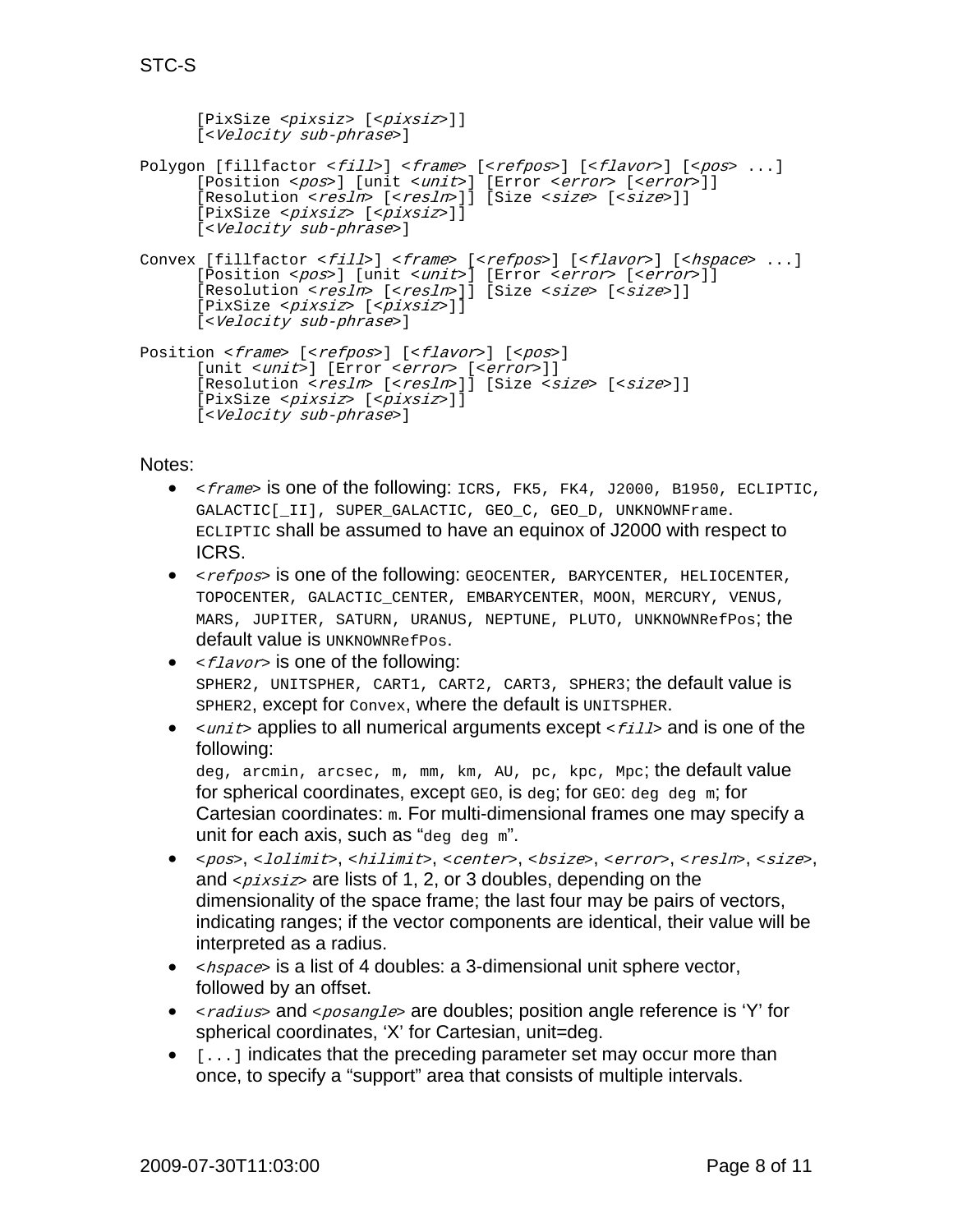•  $\langle$   $\epsilon$ *fill* > (single interval only) is a number between 0 and 1; the default value is 1.0.

```
• The Velocity sub-phrase:
   [VelocityInterval [fillfactor <fill>] <lolimit> <hilimit> ...]
   [Velocity <vel>] [unit <unit>] [Error <error> [<error>]]
   [Resolution <resln> [<resln>]] [PixSize <pixsiz> [<pixsiz>]]
  with m/s as default unit; allowed values are <spatial unit>/<time unit>.
```
Example of a compound Region phrase:

```
Union ICRS TOPOCENTER
      (Circle 180 10 20 
       Circle 190 20 20
       Intersection 
         (Circle 120 -10 20 
          Difference 
            (Circle 130 -10 20 
             Circle 125 -10 2
            ) 
          Not 
           (Circle 118 -8 3)
          )
      )
```
#### <span id="page-8-0"></span>*4.3 Spectral Sub-phrase*

```
SpectralInterval [fillfactor <fill>] [<refpos>]
      [<lolimit> <hilimit> ...]
      [Spectral <spec>] [unit <unit>] [Error <error> [<error>]]
      [Resolution <resln> [<resln>]] [Size <size> [<size>]]
      [PixSize <pixsiz> [<pixsiz>]]
Spectral [<refpos>] [<spec>] [unit <unit>] [Error <error> [<error>]]
      [Resolution <resln> [<resln>]] [Size <size> [<size>]]
      [PixSize <pixsiz> [<pixsiz>]]
```
Notes:

- <*refpos*> is one of the following: GEOCENTER, BARYCENTER, HELIOCENTER, TOPOCENTER, LSR[K], LSRD, GALACTIC\_CENTER, LOCAL\_GROUP\_CENTER, EMBARYCENTER, MOON, MERCURY, VENUS, MARS, JUPITER, SATURN, URANUS, NEPTUNE, PLUTO, UNKNOWNRefPos; the default value is UNKNOWNRefPos.
- $\leq$ unit applies to all numeric arguments except  $\leq$  fills and is one of the following:

Hz, MHz, GHz, m, mm, um, nm, Angstrom, eV, keV, MeV; the default value is  $_{\text{Hz}}$ .

- <spec>, <lolimit>, <hilimit>, <error>, <resln>, <size>, and <pixsiz> are doubles; the last three may be pairs of doubles, indicating ranges.
- $\bullet$   $\lbrack$ ...] indicates that the preceding parameter set may occur more than once, to specify a "support" area that consists of multiple intervals.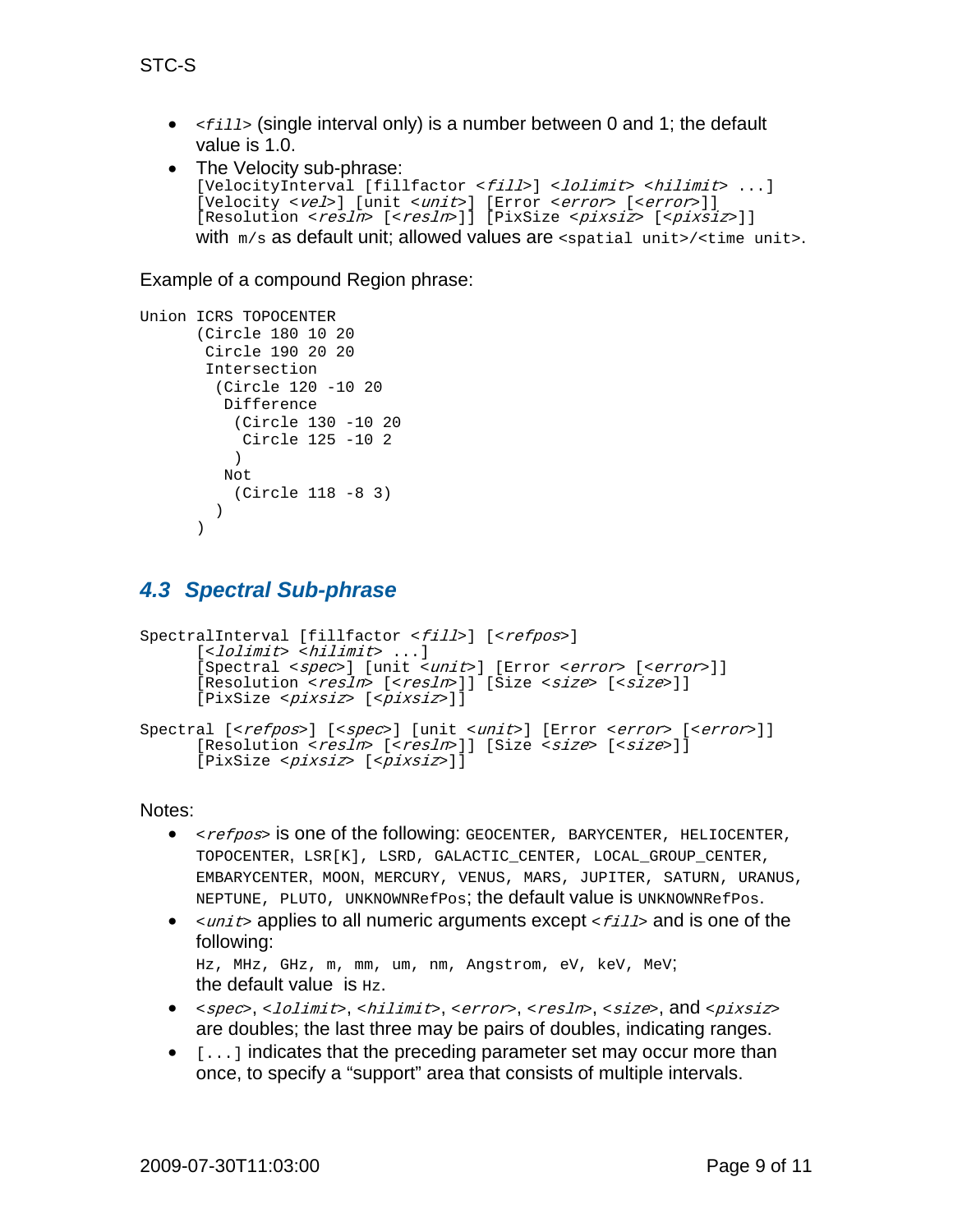• <*fill*> (single interval only) is a number between 0 and 1; the default value is 1.0.

#### <span id="page-9-0"></span>*4.4 Redshift Sub-phrase*

```
RedshiftInterval [fillfactor <fill>] [<refpos>] <type> [<dopplerdef>]
      [<lolimit> <hilimit> \dots ][Redshift <rs>] [unit <unit>] [Error <error> [<error>]]
      [Resolution <resln> [<resln>]] [Size <size> [<size>]]
      [PixSize <pixsiz> [<pixsiz>]]
Redshift [<refpos>] [<type>] [<dopplerdef>] [<rs>]
      [unit <unit>] [Error <error> [<error>]]
      [Resolution <resln> [<resln>]] [Size <size> [<size>]]
      [PixSize <pixsiz> [<pixsiz>]]
```
Notes:

- <*refpos*> is one of the following: GEOCENTER, BARYCENTER, HELIOCENTER, TOPOCENTER, LSR[K], LSRD, GALACTIC\_CENTER, LOCAL\_GROUP\_CENTER, EMBARYCENTER, MOON, MERCURY, VENUS, MARS, JUPITER, SATURN, URANUS, NEPTUNE, PLUTO, UNKNOWNRefPos; the default value is UNKNOWNRefPos.
- $\langle \text{unit}\rangle$  applies to all numeric arguments except  $\langle \text{first}\rangle$ ; the only allowed value is km/s for velocities, and it should be omitted for redshifts.
- $\bullet$   $\lt$   $\times$  type> is VELOCITY OF REDSHIFT; the default value is REDSHIFT.
- <dopplerdef> is OPTICAL, RADIO, OI RELATIVISTIC; there is no default value.
- <rs>, <lolimit>, <hilimit>, <error>, <resln>, <size>, and <pixsiz> are doubles; the last three may be pairs of doubles, indicating ranges..
- $\bullet$  [ $\dots$ ] indicates that the preceding parameter set may occur more than once, to specify a "support" area that consists of multiple intervals.
- $\bullet \quad \leq f \leq 11$  (single interval only) is a number between 0 and 1; the default value is 1.0.